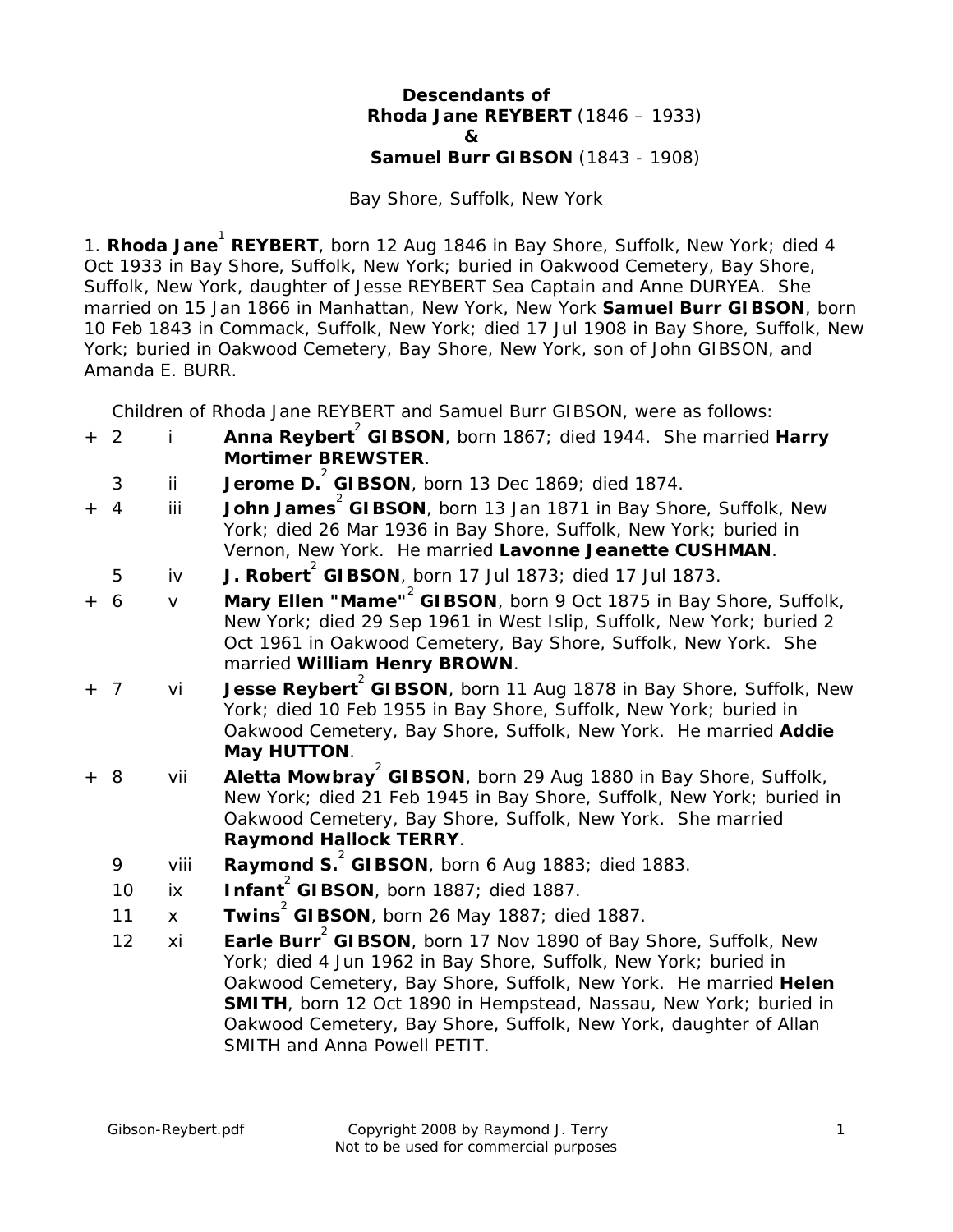## *Generation 2*

2. **Anna Reybert<sup>2</sup> GIBSON** (Rhoda Jane<sup>1</sup> REYBERT), born 1867; died 1944. She married **Harry Mortimer BREWSTER**, born 1866; died 1944.

Children of Anna Reybert GIBSON and Harry Mortimer BREWSTER were as follows:

- + 13 i **Leroy Mortimer** 3 **BREWSTER**, born 1887; died 1951. He married **Marian SCHAFER**.
- 14 ii **Beatrice G.**<sup>3</sup> BREWSTER, born 1890; died 1890.
- + 15 iii **Harry Aubrey** 3 **BREWSTER**, born 1896; died 1962. He married **Katherine FRAME**.
- 16 iv **Alma** 3 **BREWSTER**, born 1898; died 1984. She married (1) **Harold GARLOCK**; (2) **Raymond Joseph CUSHMAN**, died 1955.

4. **John James<sup>2</sup> GIBSON,** (Rhoda Jane<sup>1</sup> REYBERT), born 13 Jan 1871 in Bay Shore, Suffolk, New York; died 26 Mar 1936 in Bay Shore, Suffolk, New York; buried in Vernon, New York. He married on 24 Feb 1904 **Lavonne Jeanette CUSHMAN**, born 15 Apr 1868 in Vernon, New York; died 3 Oct 1944 in Bay Shore, Suffolk, New York; buried in Vernon, New York, daughter of Joseph B. CUSHMAN and Carolyn A. FRISBIE.

 Children of John James GIBSON Ins Agent and Lavonne Jeanette CUSHMAN were as follows:

+ 17 i **John Joseph** 3 **GIBSON**, born 16 Jun 1910 in Brentwood, Suffolk, New York; died 7 Jun 1971 in Bay Shore, Suffolk, New York; buried 10 Jun 1971 in Green-Wood Cemetery, Brooklyn, New York. He married **Cornelia Lott VANDERVEER**.

6. Mary Ellen "Mame"<sup>2</sup> GIBSON (Rhoda Jane<sup>1</sup> REYBERT), born 9 Oct 1875 in Bay Shore, Suffolk, New York; died 29 Sep 1961 in West Islip, Suffolk, New York; buried 2 Oct 1961 in Oakwood Cemetery, Bay Shore, Suffolk, New York. She married on 21 Mar 1893 **William Henry BROWN**, born 29 Dec 1875 in Morristown, Morris, New Jersey; died 18 Jun 1943 in Bay Shore, Suffolk, New York; buried 21 Jun 1943 in Oakwood Cemetery, Bay Shore, Suffolk, New York, son of Jacob B. BROWN and Alice T. (---).

 Children of Mary Ellen "Mame" GIBSON and William Henry BROWN Uncle Toy were as follows:

- + 18 i **Marjorie** 3 **BROWN**, born 16 Aug 1894 in Morristown, Morris, New Jersey; died 15 Dec 1921. She married **Gerald DOOHER**.
- 19 ii **William Horace** 3 **BROWN**, born 12 Oct 1900 in New York. He married on 6 Apr 1929 **Marjorie DALY**.
- + 20 iii **Rhoda Gibson<sup>3</sup> BROWN**, born 22 Jun 1904 in New York; died Jul 1976 in Mississippi. She married **George Alanson MURPHY**.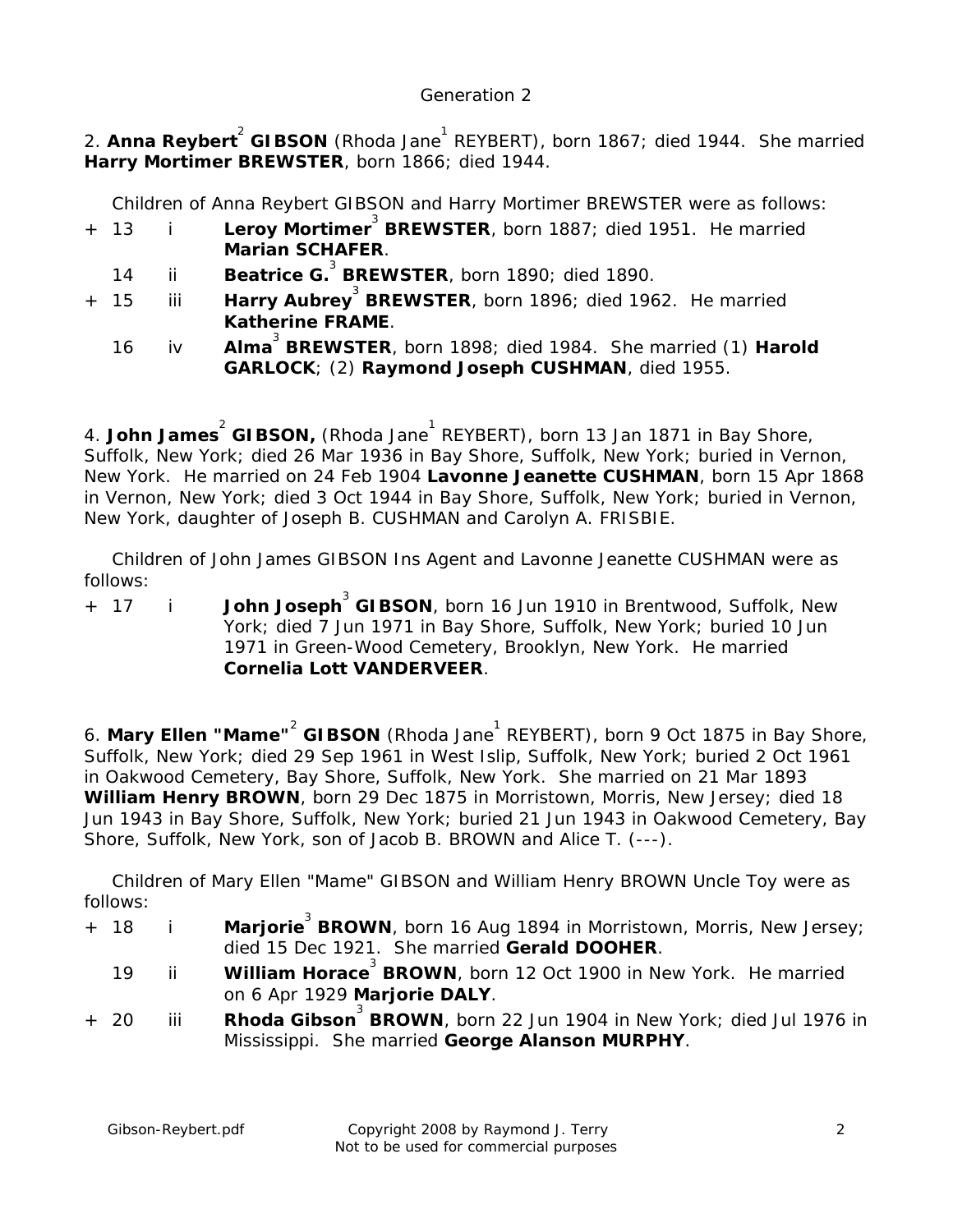- 21 iv **Alice Lyde** 3 **BROWN**, born 18 Dec 1911 in Bay Shore, Suffolk, New York; died 12 Jan 1999. She married on 22 Sep 1934 **George Howard DAVISON**, born 5 Jul 1910.
- 22 v **Lloyd Clifton<sup>3</sup> BROWN**, born 6 Aug 1916 in Bay Shore, Suffolk, New York. He married on 6 Aug 1942 **Eileen CONLON**.

7. **Jesse Reybert<sup>2</sup> GIBSON** (Rhoda Jane<sup>1</sup> REYBERT), born 11 Aug 1878 in Bay Shore, Suffolk, New York; died 10 Feb 1955 in Bay Shore, Suffolk, New York; buried in Oakwood Cemetery, Bay Shore, Suffolk, New York. He married **Addie May HUTTON**, born 16 May 1870 in Manorville, Suffolk, New York; died 11 Feb 1954 in Bay Shore, Suffolk, New York; buried in Oakwood Cemetery, Bay Shore, Suffolk, New York, daughter of George B. HUTTON and Georgiana REEVE.

Children of Jesse Reybert GIBSON and Addie May HUTTON were as follows:

## + 23 i **Mildred Hutton** 3 **GIBSON**, born 6 Aug 1903 in Bay Shore, Suffolk, New York. She married **Frederick GOLDSMITH**.

8. Aletta Mowbray<sup>2</sup> GIBSON (Rhoda Jane<sup>1</sup> REYBERT), born 29 Aug 1880 in Bay Shore, Suffolk, New York; died 21 Feb 1945 in Bay Shore, Suffolk, New York; buried in Oakwood Cemetery, Bay Shore, Suffolk, New York. She married on 22 Apr 1902 **Raymond Hallock TERRY**, born 25 Oct 1878 in Northville, Riverhead, Suffolk, New York; died 14 Oct 1935 in Bay Shore, Suffolk, New York; buried in Oakwood Cemetery, Bay Shore, New York, son of George Francis TERRY Farmer and Ellen Mehitable HALLOCK.

Children of Aletta Mowbray GIBSON and Raymond Hallock TERRY were as follows:

- + 24 i **Francis Hallock** 3 **TERRY**, born 1 Apr 1908 in Bay Shore, Suffolk, New York; died 26 May 1939 in Bay Shore, Suffolk, New York; buried 29 May 1939 in Oakwood Cemetery, Bay Shore, Suffolk, New York. He married **Mildred Elizabeth MEYER**.
- + 25 ii **Raymond Burr Gibson<sup>3</sup> TERRY**, born 26 Aug 1911 in Bay Shore, Suffolk, New York; died 18 Mar 1985 in Boynton Beach, Palm Beach, Florida; buried 22 Mar 1985 in Oakwood Cemetery, Bay Shore, Suffolk, New York. He married **(Private)**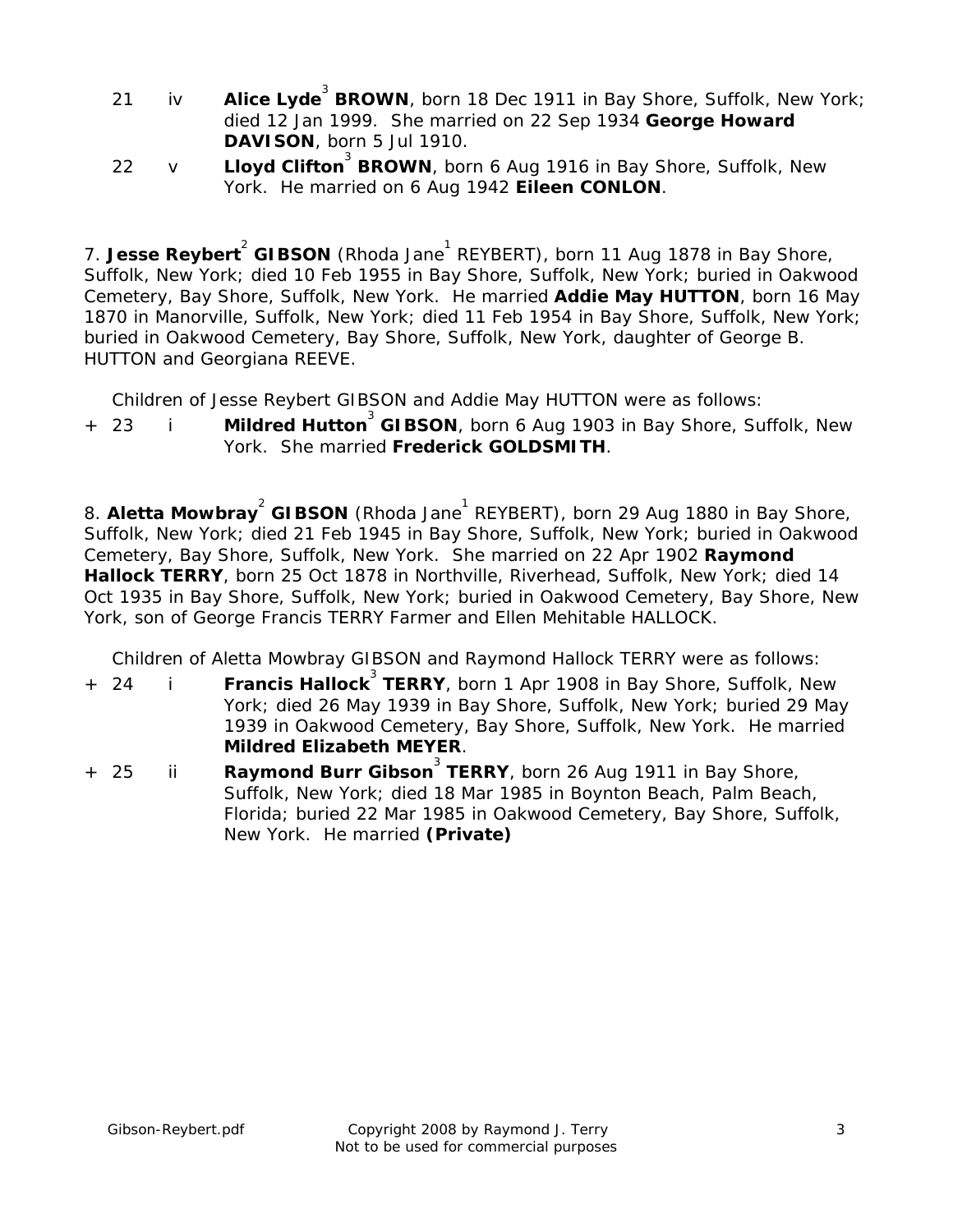## *Generation 3*

13. Leroy Mortimer<sup>3</sup> BREWSTER (Anna Reybert<sup>2</sup> GIBSON, Rhoda Jane<sup>1</sup> REYBERT), born 1887; died 1951. He married **Marian SCHAFER**, born 1890; died 1951.

Children of Leroy Mortimer BREWSTER and Marian SCHAFER were as follows:

26 i **Roy Gordon** 4 **BREWSTER**, born 1917; died 1943.

+ 27 ii **Doris** 4 **BREWSTER**, born 1920; died 1981.

15. Harry Aubrey<sup>3</sup> BREWSTER (Anna Reybert<sup>2</sup> GIBSON, Rhoda Jane<sup>1</sup> REYBERT), born 1896; died 1962. He married **Katherine FRAME**, born 1908; died 1974.

Children of Harry Aubrey BREWSTER and Katherine FRAME were as follows:

+ 28 i **(Private)**

17. **John Joseph<sup>3</sup> GIBSON** (John James<sup>2</sup>, Rhoda Jane<sup>1</sup> REYBERT), born 16 Jun 1910 in Brentwood, Suffolk, New York; died 7 Jun 1971 in Bay Shore, Suffolk, New York; buried 10 Jun 1971 in Green-Wood Cemetery, Brooklyn, New York. He married on 14 Apr 1934 in West Islip, Suffolk, New York **Cornelia Lott VANDERVEER**, born 3 Mar 1909 in West Islip, Suffolk, New York; died 3 Feb 1988 in Bay Shore, Suffolk, New York; buried 8 Feb 1988 in Green-Wood Cemetery, Brooklyn, New York, daughter of John VANDERVEER and Gertrude van Siclen LOTT.

 Children of John Joseph GIBSON and Cornelia Lott VANDERVEER were as follows: + 29 i **(Private)**

18. Marjorie<sup>3</sup> BROWN (Mary Ellen "Mame"<sup>2</sup> GIBSON, Rhoda Jane<sup>1</sup> REYBERT), born 16 Aug 1894 in Morristown, Morris, New Jersey; died 15 Dec 1921. She married on 22 Apr 1920 **Gerald DOOHER**.

 Children of Marjorie BROWN and Gerald DOOHER were as follows: 30 i **(Private)**

20. **Rhoda Gibson<sup>3</sup> BROWN** (Mary Ellen "Mame"<sup>2</sup> GIBSON, Rhoda Jane<sup>1</sup> REYBERT), born 22 Jun 1904 in New York; died Jul 1976 in Mississippi. She married on 23 Jun 1923 **George Alanson MURPHY**, born 12 Aug 1894; died Aug 1973 in Mississippi, son of Edward MURPHY and Georgianna Isabella STAAT.

 Children of Rhoda Gibson BROWN and George Alanson MURPHY were as follows: + 31 i **(Private)**